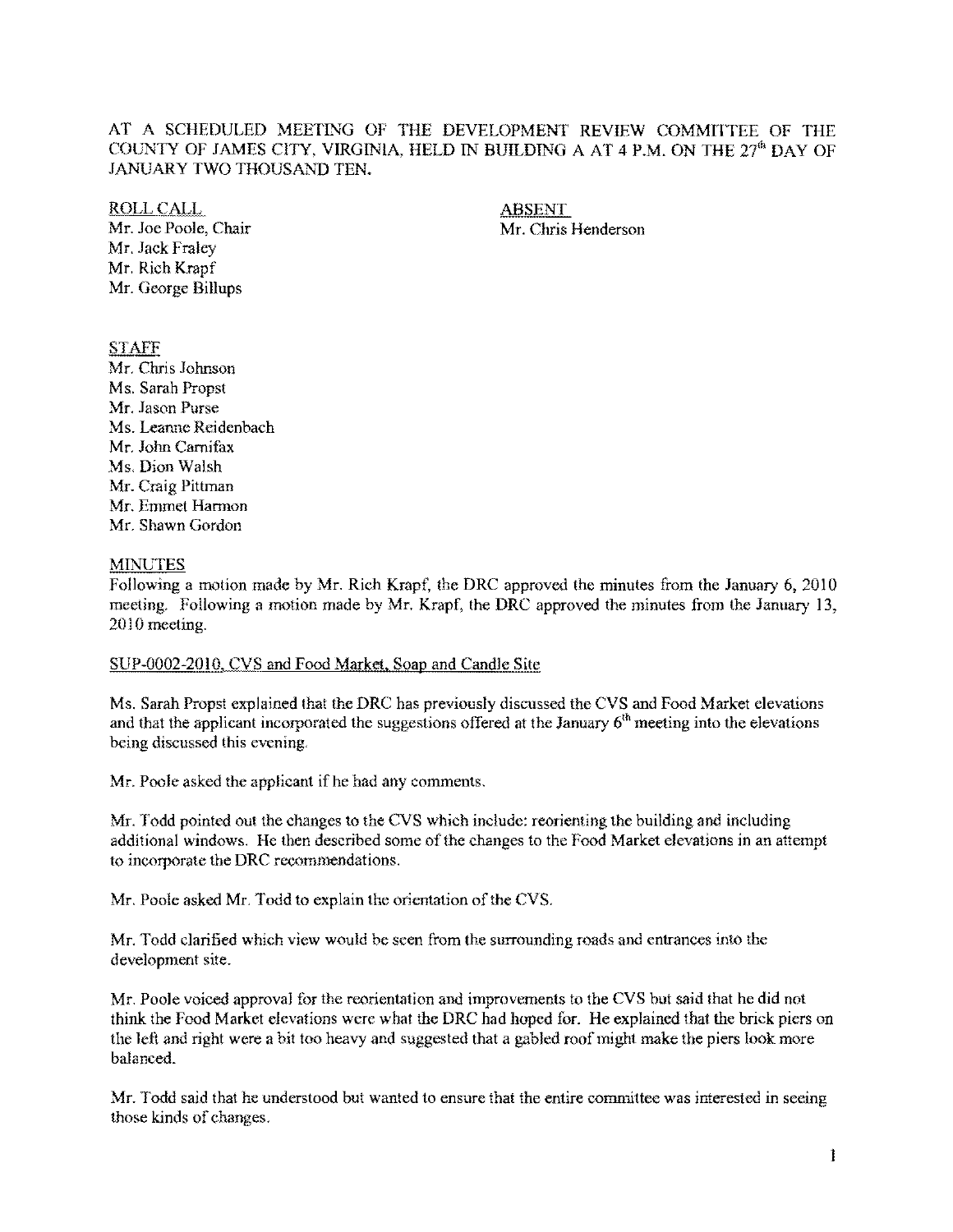Mr. Poole said that he understood and asked if added interest along the roofline, similar to what was done with the CVS would be appropriate. He asked Mr. Fraley for his opinion on that suggestion.

Mr. Fraley agreed that he liked the CVS elevations and that the big, brick appearance of the Food Market should be softened and that different massing of the brick elements might achieve that objective.

Mr. Poole said that he would like to see adjustments to the north and west elevations.

Mr. Todd asked if the brick piers should be removed.

Mr. Poole said he didn't think that would be necessary but other elements might make the piers seem less vertical and tie it into the long elevation.

Mr. Krapf suggested wider piers and Mr. Poole agreed.

Mr. Fraley voiced his appreciation of all the work that the developer has done and Mr. Poole said he agreed that the developer appears to be trying to make it fit with the smaller building design of Norge. He asked Mr. Todd to add some additional details that would make the elevations fit the character of Norge.

Given that the proposed development requires a special use pennit and the elevations will be included as part of the application which will be reviewed by the PC and BOS in the coming months, the DRC was not asked to approve the elevations at this time and the discussion was ended.

#### SP-0082-2009. JCC Police Headquarters

Mr. Jason Purse stated that the DRC had previously granted preliminary approval of the site plan for the Police Headquarters at the October 28, 2009 meeting. During the SUP process, a condition was placed on the application that required the final architectural design to be reviewed for consistency with the approved elevations for the building. He noted that there was a slight change to the elevations in front of the DRC today. The application is being value engineered and the metallic panels on the forensic building may be replaced by brick based on cost estimates for the paneling. Staff recommended approval of the elevations.

Mr. Fraley asked if the brick was to be a different color than the rest of the building. Ms. Bitty Miscavige, representing the builder, stated that the only proposed change at this time was the removal of the metal paneling and replacing it with brick. She also noted that the architeet had not made any final decisions on that possible change.

Mr. Poole noted the quality design of the building and noted that the strong architectural features mirrored the character ofthe Police force. Mr. Fraley also stated his support for the building design.

There being no further discussion, on a motion by Mr. Fraley, which was seconded by Mr. Billups, the DRC voted 4-0 to approve the architectural elevations for the Police Headquarters.

### C-0059-2009. Chickahominv Riverfront Park. RV Loop Improvements

Ms. Leanne Reidenbach presented the staff report stating that Aaron Small of AES Consulting Engineers submitted a tree removal plan on behalf of James City County Parks and Recreation for improvements to